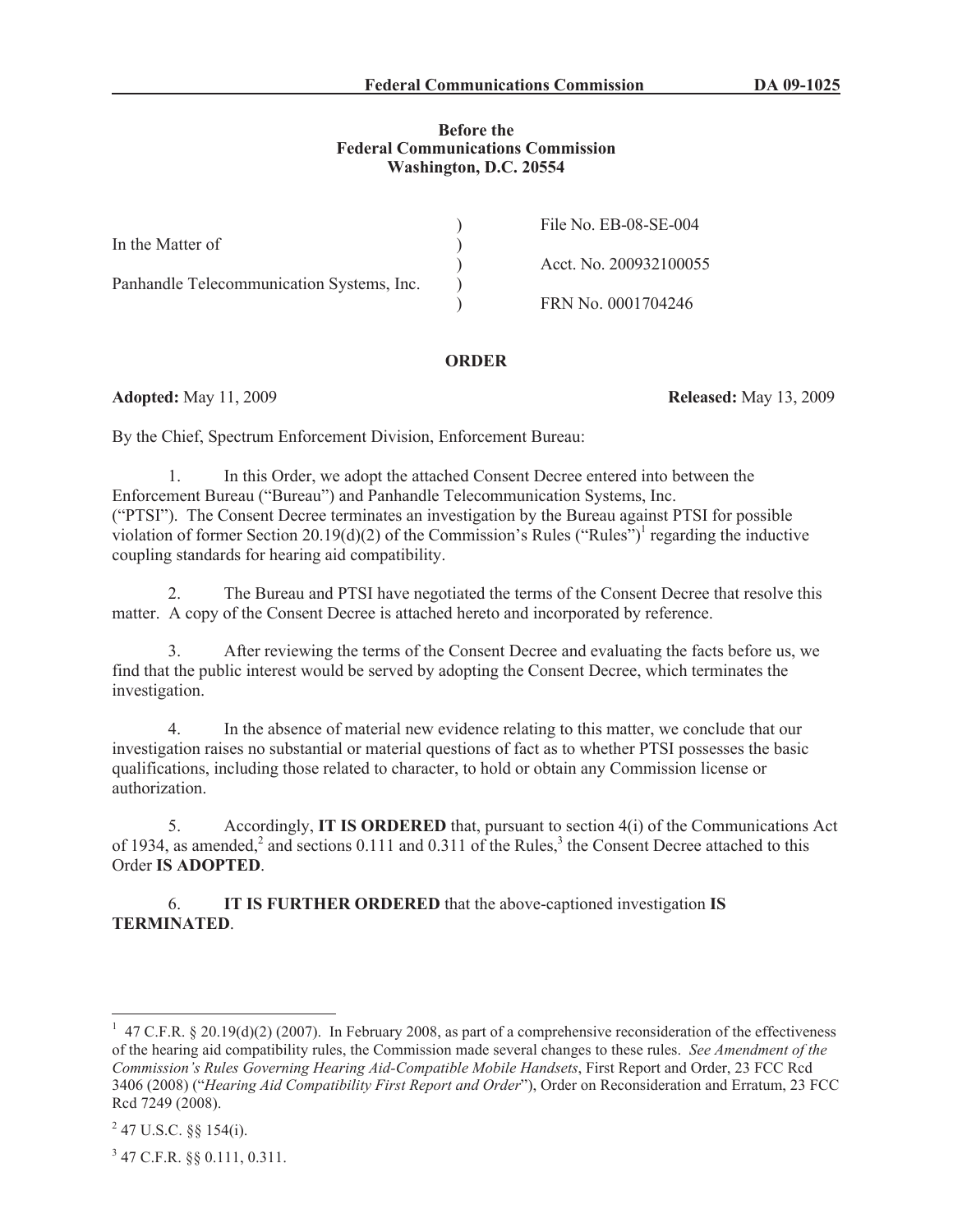7. **IT IS FURTHER ORDERED** that a copy of this Order and Consent Decree shall be sent by first class mail and certified mail, return receipt requested, to Ron Strecker, Chief Executive Officer, Panhandle Telecommunication Systems, Inc., 2224 N Highway 64, Guymon, Oklahoma 73942 and to its counsel, Kenneth C. Johnson, Bennet & Bennet, PLLC, 4350 East West Highway, Bethesda, Maryland 20814.

## FEDERAL COMMUNICATIONS COMMISSION

Kathryn S. Berthot Chief, Spectrum Enforcement Division Enforcement Bureau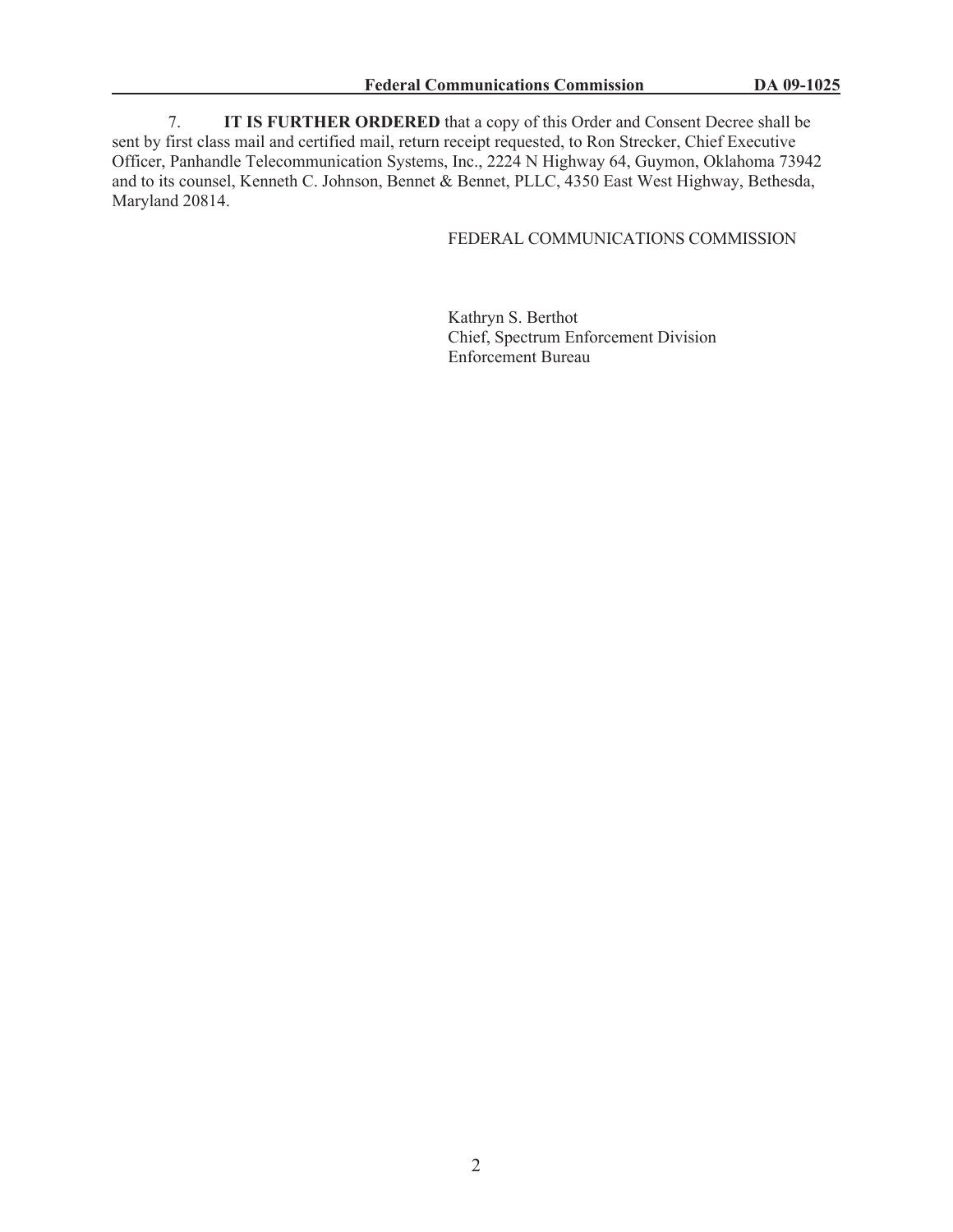### **Before the Federal Communications Commission Washington, D.C. 20554**

|                                           | File No. EB-08-SE-004  |
|-------------------------------------------|------------------------|
| In the Matter of                          |                        |
|                                           | Acct. No. 200932100055 |
| Panhandle Telecommunication Systems, Inc. |                        |
|                                           | FRN No. 0001704246     |

## **CONSENT DECREE**

The Enforcement Bureau ("Bureau") and Panhandle Telecommunication Systems, Inc. ("PTSI"), by their authorized representatives, hereby enter into this Consent Decree for the purpose of terminating the Bureau's investigation into whether PTSI violated former Section 20.19(d)(2) of the Commission's Rules<sup>1</sup> regarding the inductive coupling hearing aid compatibility requirements.

### **I. DEFINITIONS**

- 1. For the purposes of this Consent Decree, the following definitions shall apply:
	- (a) "Act" means the Communications Act of 1934, as amended, 47 U.S.C. §§ 151 *et seq.*
	- (b) "Adopting Order" means an Order of the Bureau adopting the terms of this Consent Decree without change, addition, deletion, or modification.
	- (c) "Bureau" means the Enforcement Bureau of the Federal Communications Commission.
	- (d) "Commission" and "FCC" mean the Federal Communications Commission and all of its bureaus and offices.
	- (e) "Compliance Plan" means the program described in this Consent Decree at paragraph 9.
	- (f)"Effective Date" means the date the Bureau releases the Adopting Order.
	- (g) "Investigation" means any investigation initiated by the Bureau regarding whether PTSI violated the inductive coupling hearing aid compatibility requirements of former Section 20.19(d)(2) of the Rules.
	- (h) "Parties" means PTSI and the Bureau.
	- (i) "PTSI" means Panhandle Telecommunication Systems, Inc., and its predecessors-ininterest and successors-in-interest.

 $147$  C.F.R. § 20.19(d)(2) (2007). In February 2008, as part of a comprehensive reconsideration of the effectiveness of the hearing aid compatibility rules, the Commission made several changes to these rules. *See Amendment of the Commission's Rules Governing Hearing Aid-Compatible Mobile Handsets*, First Report and Order, 23 FCC Rcd 3406 (2008) ("*Hearing Aid Compatibility First Report and Order*"), Order on Reconsideration and Erratum, 23 FCC Rcd 7249 (2008).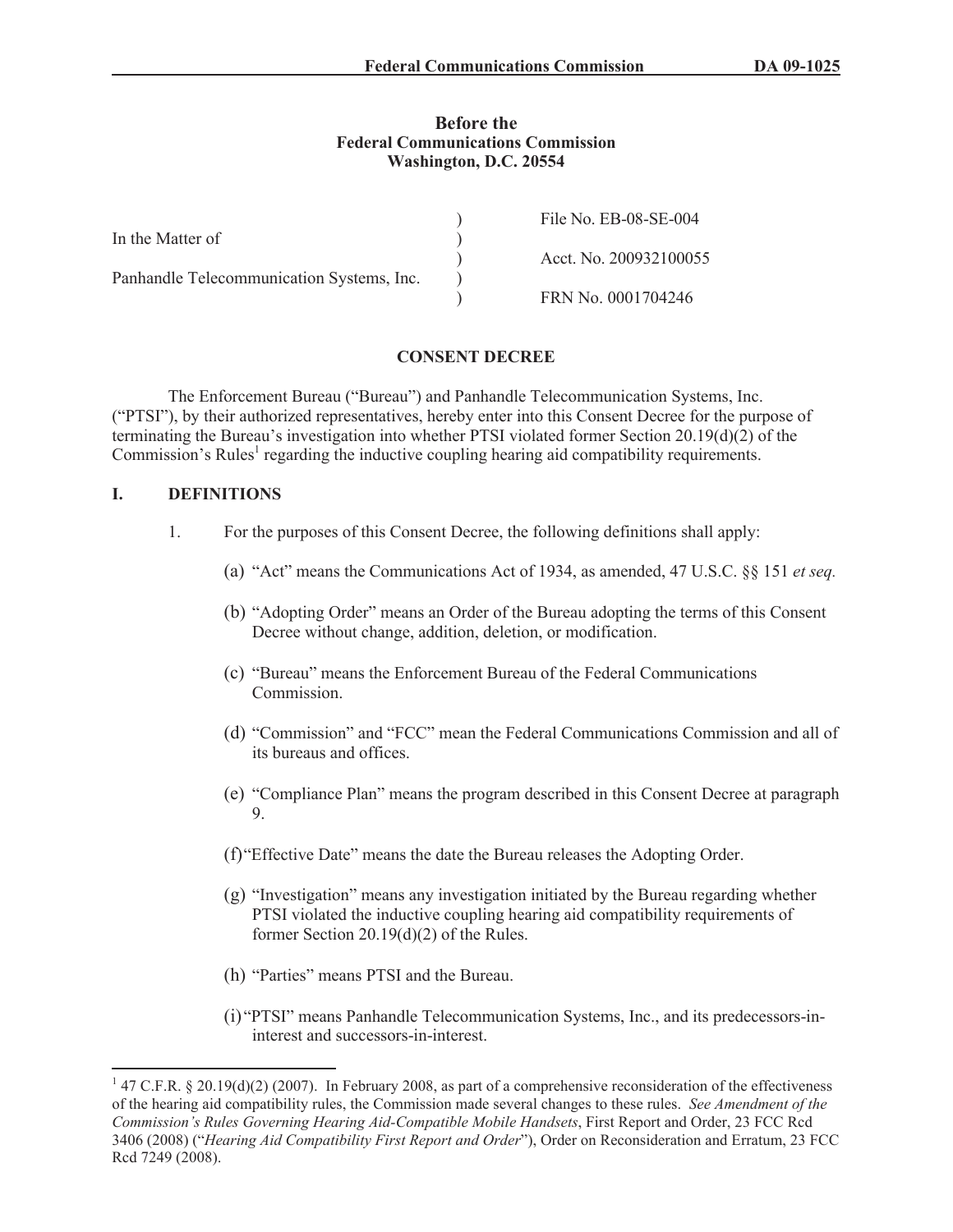(j) "Rules" means the Commission's regulations found in Title 47 of the Code of Federal Regulations.

# **II. BACKGROUND**

2. Pursuant to former Section 20.19(d)(2) of the Rules, carriers were required to offer at least two handset models for each air interface that meet the inductive coupling standards for hearing aid compatibility (*i.e.*, achieve a rating of T3 or better) by September 18, 2006.

3. On September 14, 2006, PTSI filed a Petition for Temporary and Limited Waiver of the requirements in Section 20.19(d)(2) of the Commission's Rules.<sup>2</sup> The PTSI Petition requested additional time to obtain the required handsets until January 1, 2007.

4. On June 1, 2007, PTSI notified the Commission that as of January 29, 2007, it had been offering for sale two handset models rated T3 or better (the Motorola L7c and the Motorola K1m).<sup>3</sup> On September 20, 2007, PTSI filed an Amendment to its Petition requesting extended relief from the deadline until January 29, 2007.<sup>4</sup> On February 27, 2008, the Commission issued a Memorandum Opinion and Order that, *inter alia*, denied PTSI's Petition as amended and referred PTSI's apparent violation to the Bureau. <sup>5</sup> On June 9, 2008, PTSI notified the Commission that it discovered that it had offered for sale one additional compatible model, the T3-rated version of the Motorola V3c, since October 23, 2006.<sup>6</sup>

# **III. TERMS OF AGREEMENT**

5. **Adopting Order.** The Parties agree that the provisions of this Consent Decree shall be subject to final approval by the Bureau by incorporation of such provisions by reference in the Adopting Order without change, addition, modification, or deletion.

6. **Jurisdiction.** PTSI agrees that the Bureau has jurisdiction over it and the matters contained in this Consent Decree and has the authority to enter into and adopt this Consent Decree.

7. **Effective Date; Violations.** The Parties agree that this Consent Decree shall become effective on the date on which the Bureau releases the Adopting Order. Upon release, the Adopting Order and this Consent Decree shall have the same force and effect as any other Order of the Bureau. Any violation of the Adopting Order or of the terms of this Consent Decree shall constitute a separate violation of a Bureau Order, entitling the Bureau to exercise any rights and remedies attendant to the enforcement of a Commission Order.

8. **Termination of Investigation.** In express reliance on the covenants and representations in this Consent Decree and to avoid further expenditure of public resources, the Bureau agrees to terminate its investigation. In consideration for the termination of said investigation, PTSI agrees to the

<sup>4</sup> See Panhandle Telecommunication Systems, Inc. Amendment to Petition for Temporary and Limited Waiver of Section 20.19(d)(2) of the Commission's Rules, WT Docket No. 01-309 (September 20, 2007).

<sup>6</sup> Letter from Kenneth Johnson, Esq., Bennet & Bennet, Counsel for Panhandle Telecommunication Systems, Inc., to Ms. Marlene Dortch, Secretary (June 9, 2008).

<sup>&</sup>lt;sup>2</sup> See Panhandle Telecommunication Systems, Inc. Petition for Temporary and Limited Waiver of Section 20.19(d)(2) of the Commission's Rules, WT Docket No. 01-309 (September 14, 2006).

<sup>&</sup>lt;sup>3</sup> Letter from Michael Bennet, Esq. and Kenneth Johnson, Esq., Bennet & Bennet, Counsel for Panhandle Telecommunication Systems, Inc. to Ms. Marlene Dortch, Secretary (June 1, 2007).

<sup>5</sup> *See Section 68.4(a) of the Commission's Rules Governing Hearing Aid-Compatible Telephones, Petitions for Waiver of Section 20.19 of the Commission's Rules*, Memorandum Opinion and Order, 23 FCC Rcd 3352, 3365 (2008).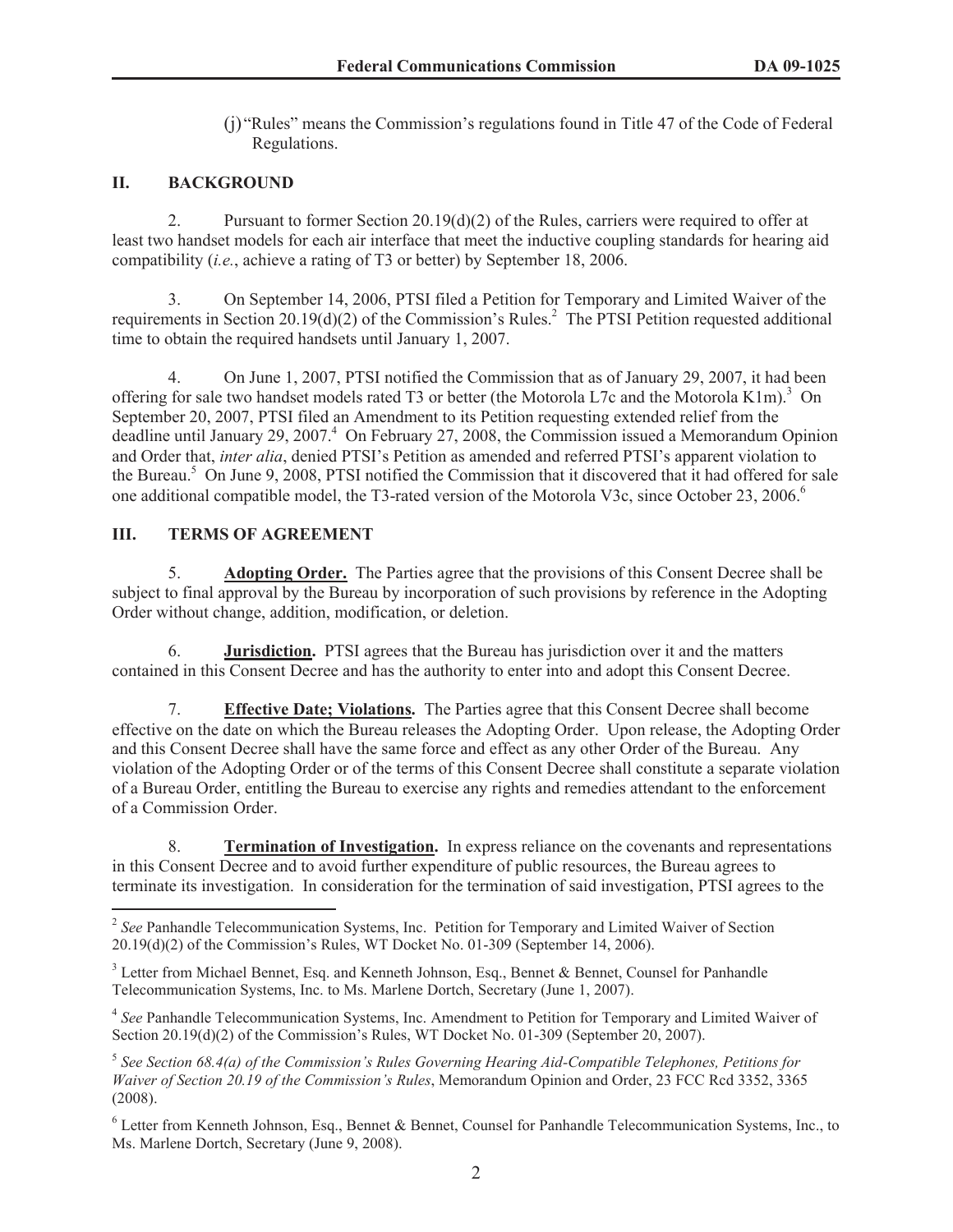terms, conditions, and procedures contained herein. The Bureau further agrees that in the absence of new material evidence, the Bureau will not use the facts developed in this investigation through the Effective Date of the Consent Decree, or the existence of this Consent Decree, to institute, on its own motion, any new proceeding, formal or informal, or take any action on its own motion against PTSI concerning the matters that were the subject of the investigation. The Bureau also agrees that it will not use the facts developed in this investigation through the Effective Date of this Consent Decree, or the existence of this Consent Decree, to institute on its own motion any proceeding, formal or informal, or take any action on its own motion against PTSI with respect to PTSI's basic qualifications, including its character qualifications, to be a Commission licensee or authorized common carrier.

9. **Compliance Plan.** For purposes of settling the matters set forth herein, PTSI agrees to maintain a Compliance Plan related to future compliance with the Act, the Commission's Rules, and the Commission's Orders. The Plan will include, at a minimum, the following components:

- (a) **Compliance Officer.** PTSI has designated its Chief Executive Officer as its hearing aid compatibility compliance officer. The designated hearing aid compatibility compliance officer will be familiar with the Commission's hearing aid compatibility regulations and associated selling and labeling benchmarks. The designated hearing aid compatibility compliance officer will also review the Commission's hearing aid compatibility regulations on a monthly basis in order to stay abreast of pending benchmarks and any new hearing aid compatibility requirements.
- (b) **Training.** The designated hearing aid compatibility compliance officer will be responsible for ensuring that all PTSI retail staff receives training regarding the hearing aid compatibility capabilities of the handsets PTSI offers for sale. Such training will be completed within ninety days of the Effective Date and any new employees will receive training within sixty days of their employment.
- (c) **Consumer Outreach.** PTSI will advertise the availability of hearing aid-compatible handsets to ensure that all of its retail customers are aware that hearing aid-compatible handsets are available.
- (d) **Compliance Reports.** PTSI will file compliance reports with the Commission ninety (90) days after the Effective Date, twelve (12) months after the Effective Date, and twenty-four (24) months after the Effective Date. Each compliance report shall include a compliance certificate from an officer, as an agent of PTSI, stating that the officer has personal knowledge that PTSI has established operating procedures intended to ensure compliance with this Consent Decree, together with an accompanying statement explaining the basis for the officer's compliance certification. All compliance reports shall be submitted to Kathryn S. Berthot, Chief, Spectrum Enforcement Division, Enforcement Bureau, Federal Communications Commission, 445 12<sup>th</sup> Street, S.W., Washington, D.C. 20554. All compliance reports shall also be submitted electronically to Nissa Laughner at Nissa.Laughner@fcc.gov, and Ricardo Durham at Ricardo. Durham@fcc.gov.
- (e) **Termination Date.** Unless stated otherwise, the requirements of this Consent Decree will expire twenty-four (24) months from the Effective Date.

10. **Section 208 Complaints; Subsequent Investigations.** Nothing in this Consent Decree shall prevent the Commission or its delegated authority from adjudicating complaints filed pursuant to section 208 of the Act against PTSI or its affiliates for alleged violations of the Act, or for any other type of alleged misconduct, regardless of when such misconduct took place. The Commission's adjudication of any such complaint will be based solely on the record developed in that proceeding. Except as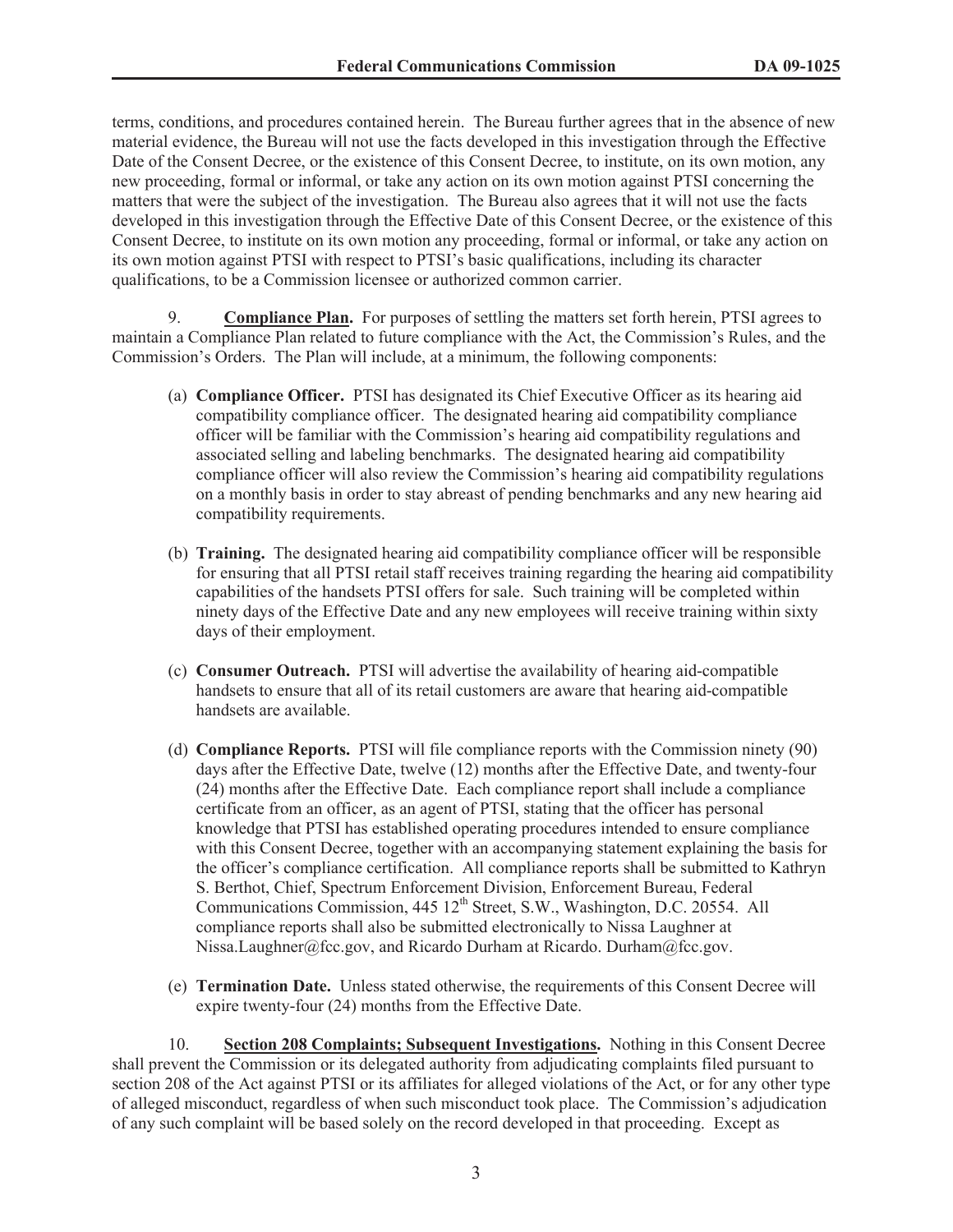expressly provided in this Consent Decree, this Consent Decree shall not prevent the Commission from investigating new evidence of noncompliance by PTSI with the Act, the Rules, or the Order.

11. **Voluntary Contribution.** PTSI agrees that it will make a voluntary contribution to the United States Treasury in the amount of \$9,000. The payment will be made within 30 days after the Effective Date of the Adopting Order. The payment must be made by check or similar instrument, payable to the order of the Federal Communications Commission. The payment must include the Account Number and FRN Number referenced in the caption to the Adopting Order. Payment by check or money order may be mailed to Federal Communications Commission, P.O. Box 979088, St. Louis, MO 63197-9000. Payment by overnight mail may be sent to U.S. Bank – Government Lockbox #979088, SL-MO-C2-GL, 1005 Convention Plaza, St. Louis, MO 63101. Payment by wire transfer may be made to ABA Number 021030004, receiving bank TREAS/NYC, and account number 27000001. For payment by credit card, an FCC Form 159 (Remittance Advice) must be submitted. When completing the FCC Form 159, enter the Account number in block number 23A (call sign/other ID), and enter the letters "FORF" in block number 24A (payment type code). PTSI will also send electronic notification on the date said payment is made to Nissa Laughner at Nissa.Laughner@fcc.gov and Ricardo. Durham@fcc.gov.

12. **Waivers.** PTSI waives any and all rights it may have to seek administrative or judicial reconsideration, review, appeal or stay, or to otherwise challenge or contest the validity of this Consent Decree and the Order adopting this Consent Decree, provided the Bureau issues an Order adopting the Consent Decree without change, addition, modification, or deletion. PTSI shall retain the right to challenge Commission interpretation of the Consent Decree or any terms contained herein. If either Party (or the United States on behalf of the Commission) brings a judicial action to enforce the terms of the Adopting Order, neither PTSI nor the Commission shall contest the validity of the Consent Decree or the Adopting Order, and PTSI shall waive any statutory right to a trial *de novo*. PTSI hereby agrees to waive any claims it may otherwise have under the Equal Access to Justice Act, 5 U.S.C. § 504 and 47 C.F.R. § 1.1501 *et seq*., relating to the matters addressed in this Consent Decree.

13. **Invalidity.** In the event that this Consent Decree in its entirety is rendered invalid by any court of competent jurisdiction, it shall become null and void and may not be used in any manner in any legal proceeding.

14. **Subsequent Rule or Order.** The Parties agree that if any provision of the Consent Decree conflicts with any subsequent rule or Order adopted by the Commission (except an Order specifically intended to revise the terms of this Consent Decree to which PTSI does not expressly consent) that provision will be superseded by such Commission rule or Order.

15. **Successors and Assigns.** PTSI agrees that the provisions of this Consent Decree shall be binding on its successors, assigns, and transferees.

16. **Final Settlement.** The Parties agree and acknowledge that this Consent Decree shall constitute a final settlement between the Parties. The Parties further agree that this Consent Decree does not constitute either an adjudication on the merits or a factual or legal finding or determination regarding any compliance or noncompliance with the requirements of the Act or the Commission's Rules and Orders.

17. **Modifications.** This Consent Decree cannot be modified without the advance written consent of both Parties.

18. **Paragraph Headings.** The headings of the Paragraphs in this Consent Decree are inserted for convenience only and are not intended to affect the meaning or interpretation of this Consent Decree.